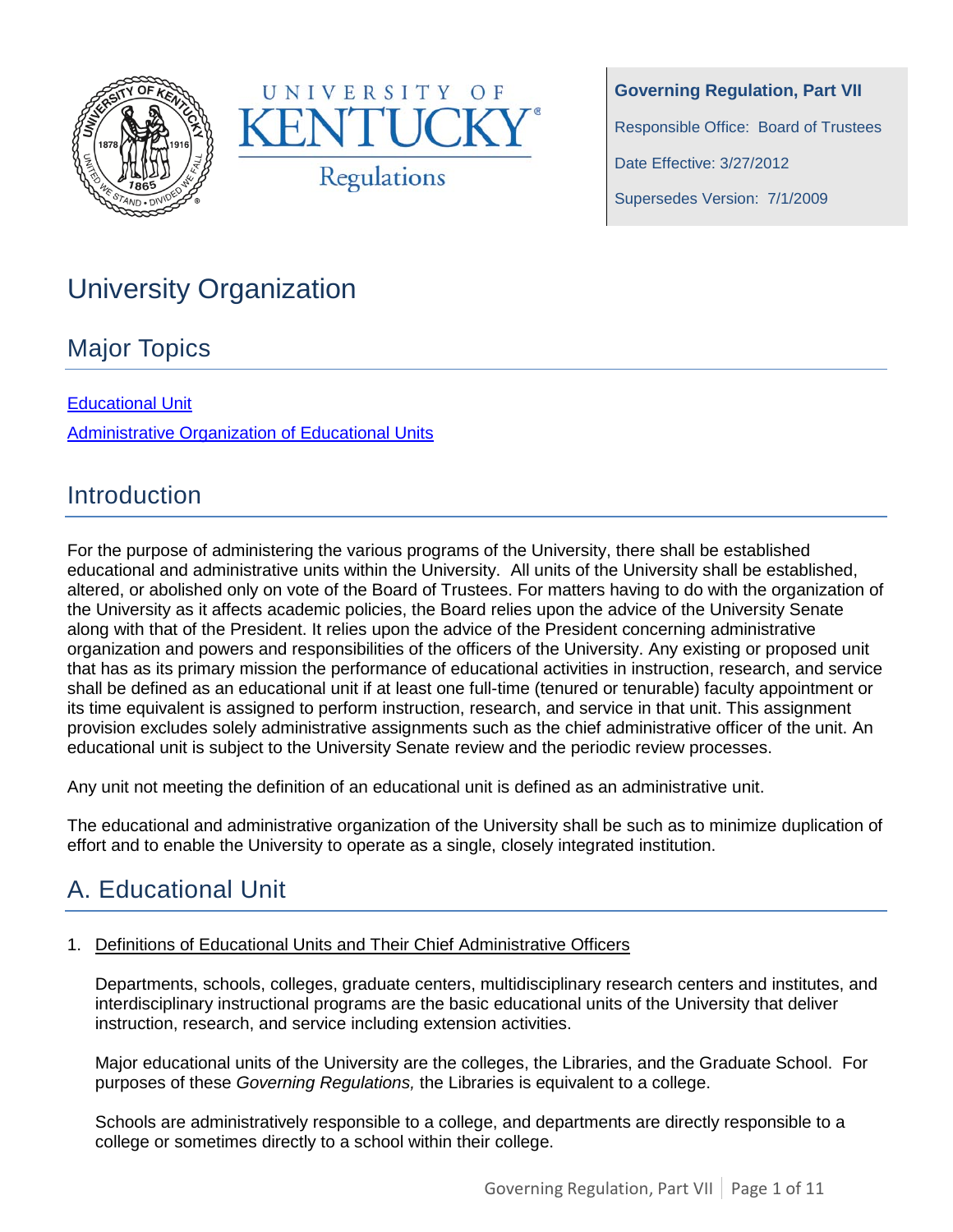Some instructional programs draw faculty exclusively from one department, school, or college whereas interdisciplinary instructional programs, such as the Honors Program, draw faculty from different departments, schools, and colleges.

A graduate center is an interdisciplinary educational unit that delivers graduate education degree programs, is equivalent to a department, and is located administratively in the Graduate School unless the administrative responsibility specifically has been delegated otherwise.

A multidisciplinary research center or institute is an educational unit established to provide multidisciplinary programs, which are primarily research in nature. Such an educational unit is administratively responsible to the Vice President for Research unless the administrative responsibility specifically has been delegated otherwise.

The chief administrative officer of a major educational unit is a dean. The chief administrative officer of a graduate center, school or multidisciplinary research center or institute is a director.

The chief administrative officer of a department or an interdisciplinary instructional program is a chair.

#### 2. Academic Ranks

Academic ranks in the University consist of lecturer, instructor, assistant professor, associate professor, professor, or the equivalent to these recognized in the librarian title series of librarian IV, librarian III, librarian II and librarian I, respectively.

The President establishes academic title series, the ranks within each series, and a description of the qualifications for each after consultation with appropriate administrative and faculty groups, including the University Senate Council. Emeritus ranks for retired faculty members and the rights of holders of emeritus titles are established by the President after consultation with the University Senate Council.

The establishment of new academic title series or ranks and major changes in criteria for ranks shall have the approval of the Board of Trustees.

#### 3. The Graduate Faculty

#### (a) Membership

The membership of the Graduate Faculty shall consist of the Dean of the Graduate School, associate and/or assistant deans of the Graduate School, and regular faculty and associate faculty members.

Graduate Faculty members must possess the following qualifications:

A doctoral degree or its equivalent in scholarly reputation;

The rank of assistant professor (or equivalent) or higher;

Scholarly maturity and professional productivity as demonstrated by publications, editorial services, research surveys, creative work, patents, and research in progress at the time of appointment; and

Definite interest in graduate work and the willingness to participate in the graduate program.

The Dean of the Graduate School confers membership in the Graduate Faculty. The appointments are made following review by the Graduate Council of the qualifications of the persons proposed for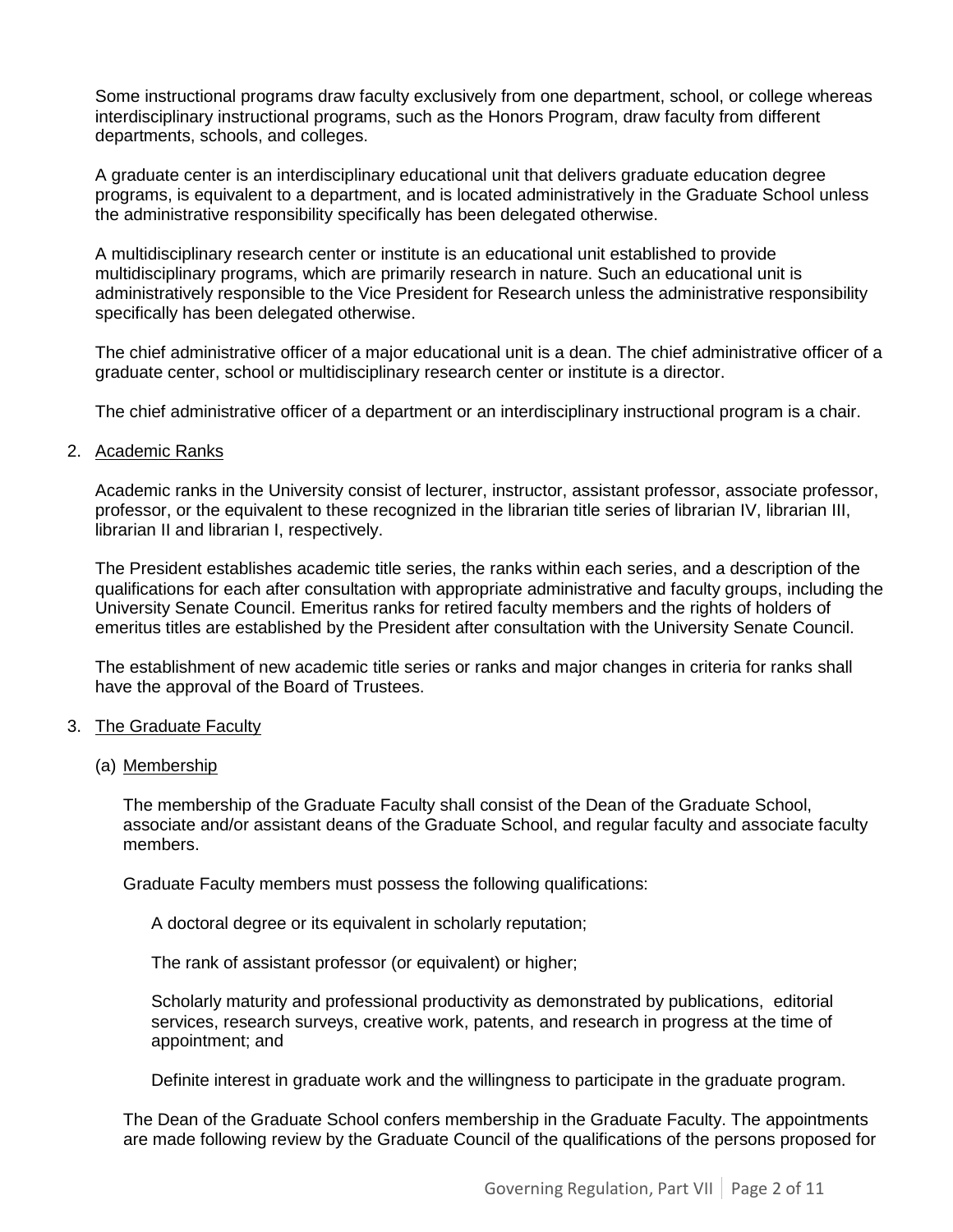membership by the college deans, department chairpersons, and directors of graduate study, upon the recommendation of the Graduate Faculty of the respective graduate program.

Associate and other classes of members in the Graduate Faculty may be appointed by the Dean of the Graduate School, with appropriate duties and privileges, as provided by the *Rules of the Graduate Faculty* and approved by the University Senate.

#### (b) Officers, Committees and Councils

The Graduate Faculty may perform its functions directly, through the Graduate Council, or through standing or special committees which it may appoint or authorize for appointment, or through delegation to college, school, departmental or center graduate program faculties. Councils of the Graduate School may be appointed by the Dean of the Graduate School or elected, as prescribed by the *Rules of the Graduate Faculty* and approved by the University Senate. Copies of minutes of Graduate Faculty meetings and of meetings of Graduate Faculty committees and councils shall be made available to all members of the Graduate Faculty.

#### (c) Graduate Faculty Functions

Within the limits established by the *Governing Regulations* and the *University Senate Rules*, the Graduate Faculty shall have jurisdiction over all programs leading to graduate degrees and within those limits shall establish *Rules of the Graduate Faculty* necessary for the performance of its educational policymaking functions. Copies of these rules shall be made available to Graduate Faculty members and filed with the Graduate Faculty Dean, the Provost, and the University Senate Council. It is the responsibility of the Graduate Faculty to safeguard, promote, and assist in the development of research in all fields. The Graduate Faculty shall make recommendations to the University Senate on academic matters that require University Senate approval. The Graduate Faculty may make recommendations on other matters to the University Senate, to college or department faculties, to the President or other administrative officers.

The Graduate Council shall have the authority and responsibilities delegated to it by the Dean of the Graduate School, the Graduate Faculty, and the University Senate.

#### 4. Faculties of Colleges

#### (a) Membership

The membership of the faculty of a college shall consist of its dean, associate and/or assistant deans, and regular full-time faculty having the rank of assistant professor, associate professor or professor in the regular, special title, or extension series or librarian III, II or I in the librarian title series. Membership, with or without voting privileges, also may be extended or withdrawn by the above college faculty to any other person assigned to the college for administrative, instruction, research, extension, clinical or librarian work. An individual may be assigned to more than one college; in this instance, one assignment shall be designated primary by the Provost (Part X.B.1).

#### (b) Officers, Committees and Councils

The faculty shall hold regularly scheduled meetings at which the dean shall preside except as the dean may delegate that function. In addition, it shall meet in special session on the call of the President, the Provost, the dean of the college, or at the request of a prescribed number of its voting membership. Each college faculty shall establish the quorum for the transaction of business. Copies of minutes of college faculty meetings and of meetings of college faculty committees and councils shall be made available to all members of the faculty of the college.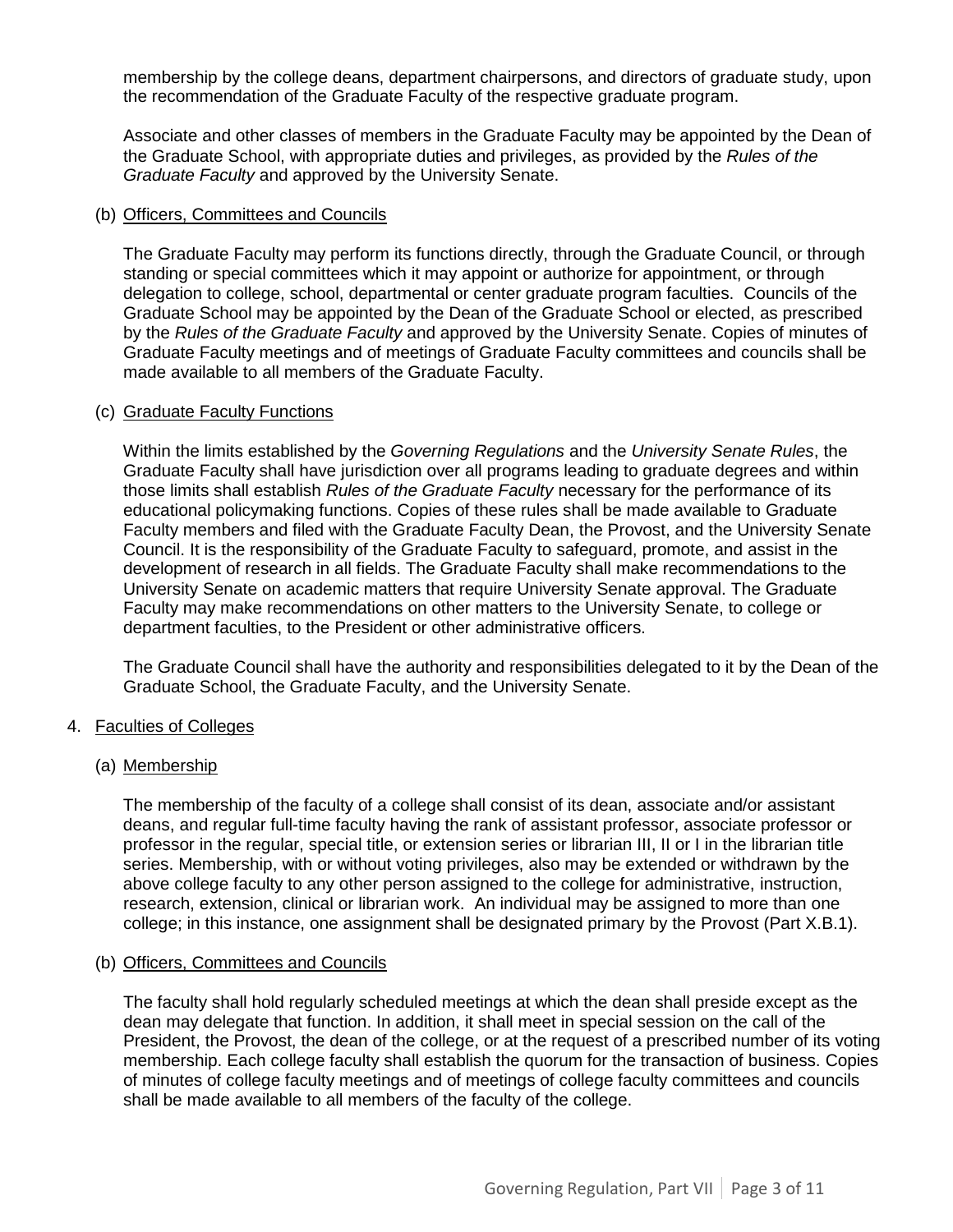The faculty of each college shall establish its own rules, including a committee or council structure, necessary for the performance of the faculty's functions in educational policy-making. After approval of these rules by the Provost for consistency with these *Governing Regulations*, the *Administrative Regulations*, *University Senate Rules* and *Rules of the Graduate Faculty*, copies of the rules and a description of the committee or council structure shall be made available to members and filed with the dean of the college, the Provost and the University Senate Council.

#### (c) College Faculty Functions

Within the limits established by these *Governing Regulations, Administrative Regulations, University Senate Rules*, and *Rules of the Graduate Faculty* of the University, the faculty of a college shall determine the educational policies of that college, including primary responsibility for the development of policies on such matters as academic requirements, curricula, course offerings, undergraduate, graduate and research programs, professional programs, and service functions, to the extent that the responsibility has not been delegated to a school or department faculty.

In consultation with the college faculty, the Dean shall establish procedures used at the level of the college concerning: (1) recommendations on faculty appointments, promotions, reappointments, terminal appointments, post-retirement appointments, the granting of tenure, and decisions not to reappoint; (2) the faculty performance evaluations; and (3) faculty input in the evaluation of the performance of school directors and department chairs during the interval between periodic reviews. It shall make recommendations to the University Senate or Graduate Faculty on such matters as require the final approval of those bodies, and it may make recommendations on other matters to the University Senate, the Graduate Faculty, school/department faculties within the college, the President, or to other administrative officials. The academic or scholastic requirements of a college may exceed, but not be lower than, those established by the University Senate or the Graduate Faculty. The University Senate must approve any such differences in standards.

The faculty of a college may delegate by rule a defined part of the determination of its educational policies to an assembly of the college, which consists of the faculty and designated student representatives. The number of students voting and the method of selecting these students is determined by the rules of the college.

In addition to the functions and responsibilities described above, the faculty of a college without departments shall have any other functions and responsibilities which are delegated to a departmental faculty as set forth in Part VII.A.6.

#### 5. Faculties of Schools

#### (a) Membership

The membership of a faculty of a school shall consist of the dean of its college of which it is an administrative unit, the director who is the chief administrative officer of the school, and the members of the faculty of the college who have been assigned regular, full-time duties in the school. (The faculty of a college is defined in Part VII.A.4 of these regulations.) Membership, with or without voting privileges, also may be extended or withdrawn by the above faculty of the school to any other person assigned to the school for administrative, instruction, research, extension, clinical or librarian work. An individual may be assigned to more than one school; in this instance, one assignment shall be designated primary by the Provost. (Part X.B.1)

#### (b) Officers, Committees and Councils

The faculty of a school shall hold regularly scheduled meetings at which the school director shall preside, except as the director may delegate this function. In addition, it shall hold special meetings on the call of the dean of the college, the director of the school, or by a prescribed number of its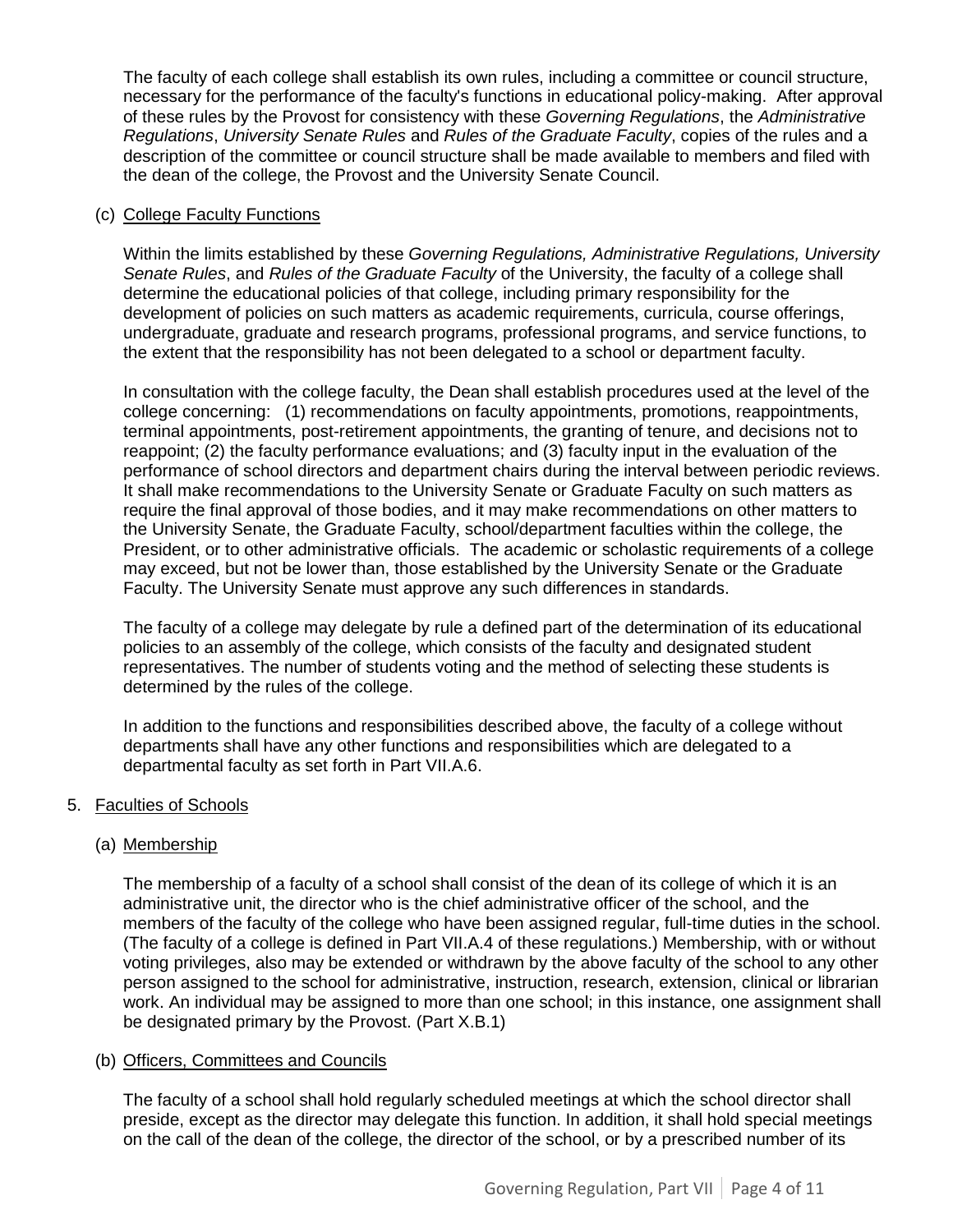voting faculty. The school director shall preside over school faculty meetings, except as the director may delegate this function. Copies of the minutes of school faculty meetings and meetings of committees and councils of the school faculty shall be made available to all members of the faculty of the school.

The faculty shall establish its own rules and determine its own committee structure that are necessary for its functions in educational policy making and shall prescribe the quorum necessary for the transaction of business. After approval of these rules by the dean of the college and by the Provost for consistency with University regulations and with these *Governing Regulations,* the *Administrative Regulations*, *University Senate Rules*, *Rules of the Graduate Faculty,* and college faculty rules, copies of the school faculty's rules and a description of its committee structure shall be made available to its members, and a copy shall be filed with the director of the school, the dean of the college of which it is a unit, with the Provost, and with the University Senate Council.

#### (c) School Faculty Functions

Within the limits established by these *Governing Regulations*, the *University Senate Rules*, *Rules of the Graduate Faculty*, and the rules of the faculty of the college of which it is a unit, the faculty of a school shall determine the educational policies of the school, including primary responsibility for the development of policies on such matters as academic requirements, curricula, course offerings, undergraduate, graduate and research programs, professional programs, and service functions, to the extent that this responsibility has not been delegated to a department faculty. It shall be responsible for functions and duties assigned to it by the faculty of the college. For these purposes, it shall make recommendations to the faculty of the college on matters that require the approval of that body. It may make recommendations on other matters to the University Senate, the Graduate Faculty, the college faculty, and the faculties within the school, and the dean or other administrative officers. The academic or scholastic requirements of a school may exceed, but not be lower than, those established by the college faculty. The University Senate must approve any such differences in standards.

In addition to the functions and responsibilities described above, the faculty of a school without departments shall have any other functions and responsibilities which are delegated to a department faculty as set forth in Part VII.A.6.

#### 6. Faculties of Departments

#### (a) Membership

The membership of a faculty of a department shall consist of a chair and the regular, full-time members of the department who are members of the faculty of the school and/or college of which the department is a part. (The faculties of a college and a school are defined in Parts VII.A.4 and VII.A.5, respectively.) Membership, with or without voting privileges, also may be extended or withdrawn by the above department faculty to any person assigned to the department for administrative, instruction, research, extension, clinical or librarian work. An individual may be assigned to more than one department; in this instance, one assignment shall be designated as primary by the Provost (Part X.B.1).

#### (b) Officers and Committees

The department faculty shall hold regularly scheduled meetings, at which the department chair shall preside except as the chair may delegate this function. In addition, it shall hold special meetings on the call of the dean of the college, the chair of the department, or by a prescribed number of its voting faculty. The department chair shall be an *ex officio* member of all departmental committees. Copies of minutes of departmental faculty meetings and of meetings of department committees shall be made available to all members of the faculty of the department.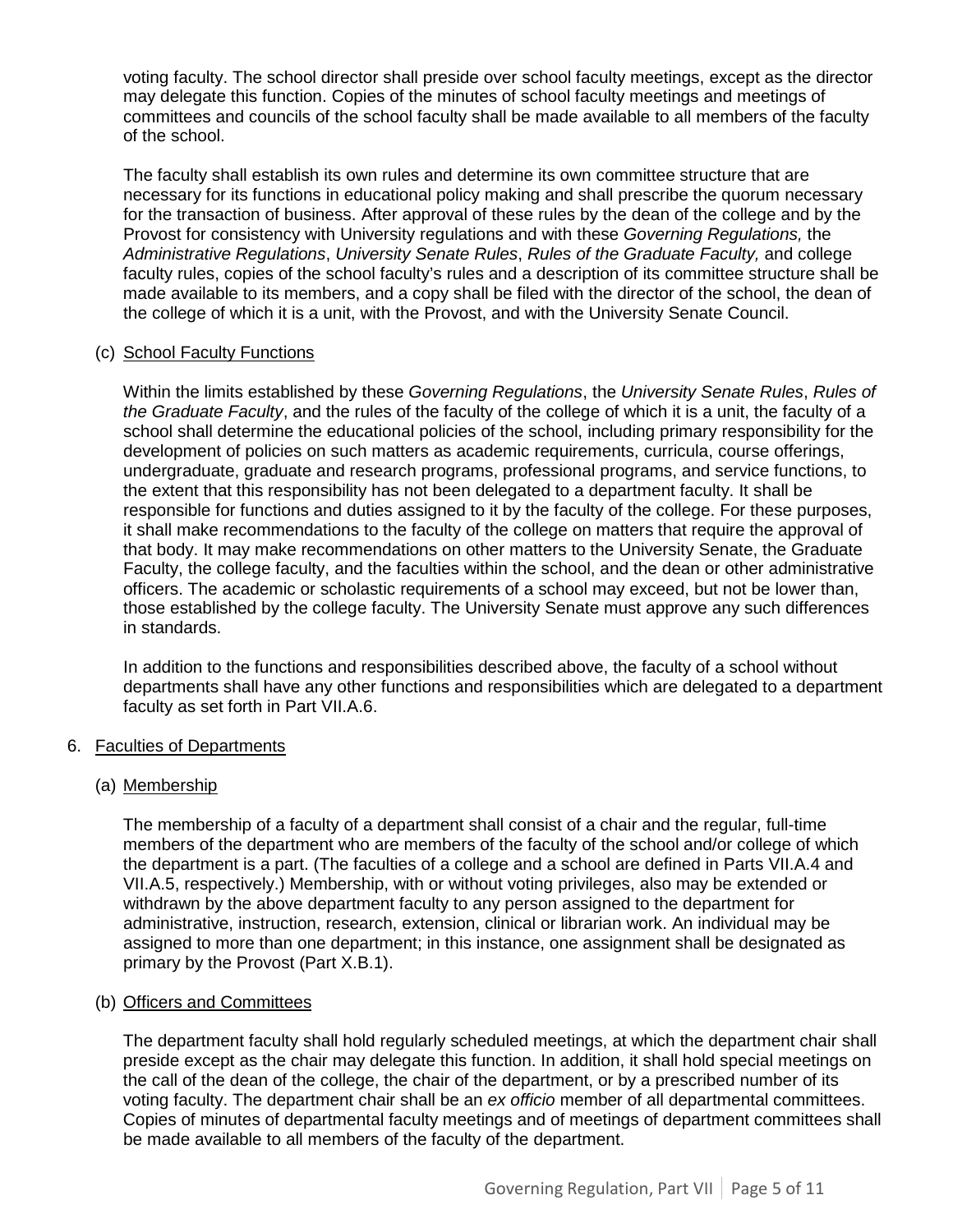The department faculty shall establish rules, procedures and a committee structure concerning educational policy matters over which it has jurisdiction and responsibility, and shall establish its quorum for the transaction of business. These proposed rules, procedures and committee structure shall be submitted to the director of the school (if appropriate), the dean of the college, and the Provost for approval for consistency with these *Governing Regulations*, the *Administrative Regulations*, *University Senate Rules*, *Rules of the Graduate Faculty*, rules of the college and (if appropriate) rules of the school faculty. Copies of the approved rules, procedures and committee structure shall be made available to the members of the departmental faculty and shall be filed with the director of the school, (if appropriate) the dean of the college of which the department is a unit, the Provost, and the University Senate Council.

#### (c) Department Faculty Functions

Within the limits established by these *Governing Regulations*, the *Administrative Regulations*, *University Senate Rules*, *Rules of the Graduate Faculty*, or the rules of the faculties of the school or college of which the department is a part, the department faculty has jurisdiction over matters concerning its educational policies.

The department faculty has primary responsibility for the development of policies on such matters as academic requirements, courses of study, course offerings, graduate and research programs, and service functions. Jointly with the department chair, the department faculty shall establish procedures to be used within the department concerning (1) Recommendations on faculty appointments, promotions, reappointments, terminal appointments, post-retirement appointments, and the granting of tenure and decisions not to reappoint; (2) the Faculty performance evaluations and (3) Preparation of budget requests. The procedures in (1) and (2) above shall include consultation with directors of multidisciplinary research centers and institutes for those faculty members who are or shall be associated with such centers or institutes.

The department faculty shall develop statements describing the evidences of activity in instruction, research and service that are appropriate to their field(s) for use in guiding evaluations for promotion and tenure. If developed and approved by the department faculty, those statements must be submitted by the chair of the department to the dean for review and final approval before the statements are made operative in the department. Revisions to a department's statements, upon approval of the department faculty, must also be submitted by the department chair to the dean for review and final approval.

The academic or scholastic requirements of a department may exceed, but not be lower than, those of the school and/or college of which the department is a part. The University Senate must approve any such differences in standards.

#### 7. Faculty of Multidisciplinary Research Centers and Institutes

#### (a) Faculty Membership and Functions

The faculty of a multidisciplinary research center or institute that is responsible for establishing the educational policies of the unit shall consist of: (1) a director who also shall be a faculty member of a department, school, or college; (2) faculty members with recurring, formally assigned instructional, research, and/or service duties in the unit. In addition, membership, with or without voting privileges, may be extended and withdrawn by the above center or institute faculty to any other person assigned to the unit for administrative, instructional, research, extension, clinical or librarian work.

Academic rank shall not be conferred by a multidisciplinary research center or institute nor tenure acquired solely through activities performed in such a unit.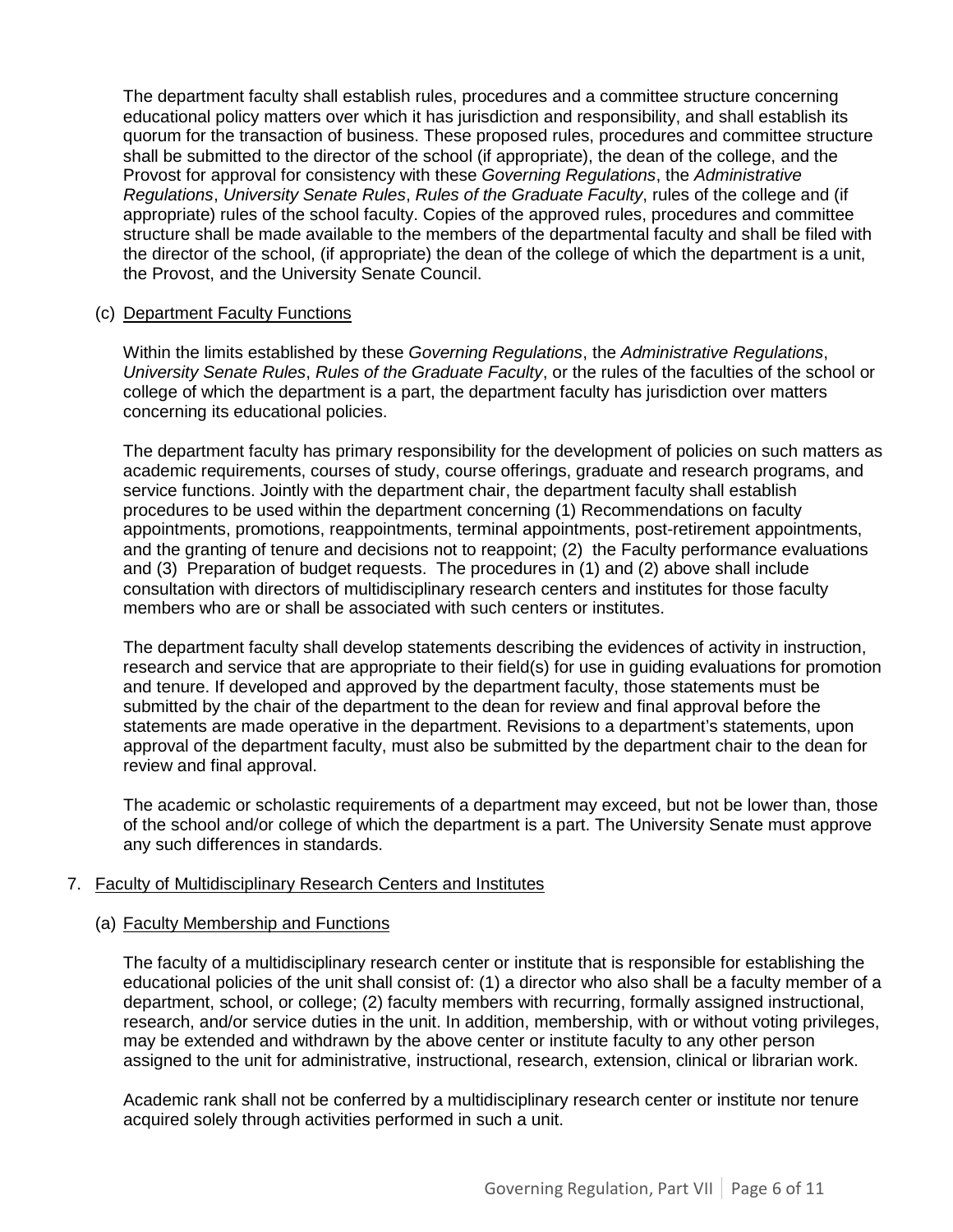#### (b) Officers and Committees

A multidisciplinary research center or institute shall be administratively responsible to the Vice President for Research unless specifically designated to another chief academic officer. A faculty advisory committee shall be appointed for each research center or institute by the officer to whom the unit is administratively responsible.

#### 8. Student Participation

Rules of procedure in educational units of the University shall provide, when appropriate, for participation of students in the development of educational policies.

## <span id="page-6-0"></span>B. Administrative Organization of Educational Units

#### 1. Definition

The administrative organization of the University is determined by the educational organization of the University and the instruction, research, service, and other functions of the University. Each administrative officer, other than the President, is responsible to the President, directly or through one or more superior officers, for the efficient operation of the organizational unit or functions for which the administrative officer is responsible. The duties of administrative officers reporting directly to the President shall be those delegated by the President and described in the *Administrative Regulations*. Each administrative officer is expected to recommend to the appropriate next superior officer the administrative organization necessary to carry out assigned duties. The positions of deans, directors, and chairs of educational units, with descriptions of major duties assigned, are described in these *Governing Regulations*. The Board of Trustees must approve major changes in administrative organization.

Each administrative officer is authorized to establish and enforce such policies and procedures as are attendant to delegated administrative duties and to establish administrative and/or advisory committees to aid in the performance of assigned functions.

#### 2. Dean of the Graduate School

The Dean of the Graduate School is chair of the Graduate Faculty and of the Graduate Council and serves as an ex-officio member of all committees of the Graduate School. Under the broad direction of the President and the Provost, the Dean provides general planning, guidance, review, and coordination for all of the University's endeavors in graduate education. The Dean appoints regular and associate members of the Graduate Faculty. The Dean also recommends on budgets as these may affect graduate education and shall have the same authority and responsibilities as those of a dean of a college in the administration of educational units that might be transferred to or developed under the Office of the Dean of the Graduate School.

The Dean shall speak for the Graduate Faculty. In the event that the Dean believes it necessary to depart from the recommendations of the Graduate Faculty, the Dean shall communicate the Graduate Faculty's recommendation as well as the Dean's recommendation, stating the reasons for differing from the Graduate Faculty's opinion, and notify the Graduate Faculty of such action.

#### 3. Deans of the Colleges

A dean is the chief administrative officer of a college and is responsible for the enforcement of these *Governing Regulations*, the *Administrative Regulations*, *University Senate Rules*, *Rules of the Graduate Faculty,* and the rules of the college faculty. The dean is authorized to establish and enforce such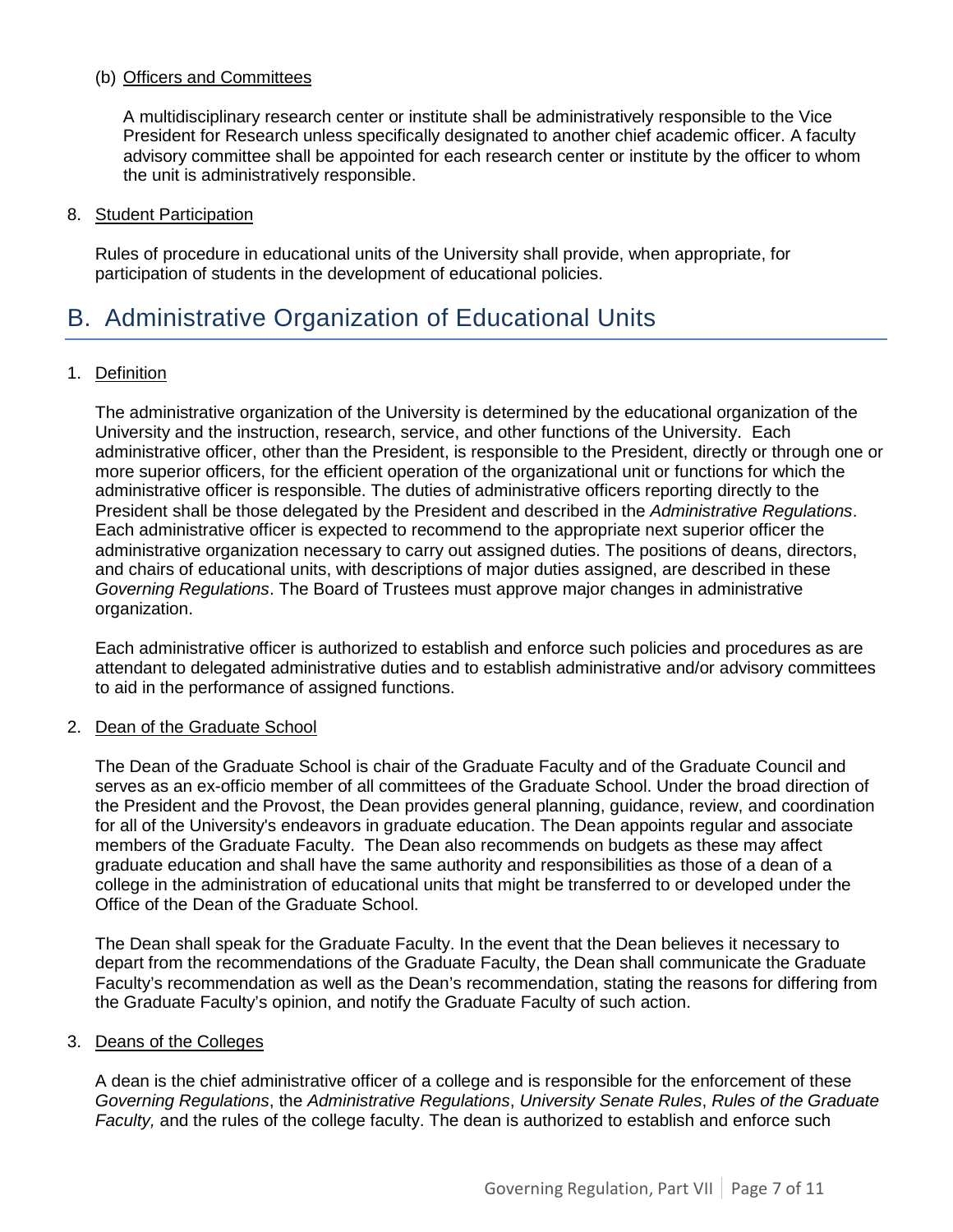policies and procedures as are attendant to the administrative management of the operations of the college.

The dean is the chair of the college faculty and an *ex officio* member of all college committees. The dean is charged with overseeing the educational work of the college and its efficient conduct and management in all matters not specifically charged elsewhere. The dean is responsible for the implementation of the curricula of the college, for ensuring through the faculty the quality of instruction given therein, for the assignment of duties to all personnel, and for the service provided by the faculty of the college, individually and as a whole. The dean shall review faculty performance evaluations submitted by the department chairs and shall be responsible for recommendations on salaries, salary changes, appointments, reappointments, terminal appointments, post-retirement appointments, promotions, and granting of tenure and decisions not to reappoint for members of the college or for ultimate action thereon when such authority has been delegated by the President or the Provost.

The dean shall submit the budget request for the college and administer the budget when it is approved. The President or Provost may delegate further administrative responsibilities to the dean. These responsibilities may vary from college to college.

In connection with the above administrative functions, the dean shall seek the advice of the faculty of the college: 1) individually, 2) as a whole, 3) through the elected college faculty council, or 4) through the faculty advisory committees. In addition to the roles and responsibilities described above, the dean of a college without departments shall have any other roles and responsibilities which are delegated to a department chair as set forth in Part VII.B.6. Staff employees shall be consulted, when appropriate, in the development of administrative policies and decisions that directly affect staff employees.

The dean shall speak for the college. In the event that the dean believes it necessary to depart from recommendations of the college faculty, the dean shall communicate the college faculty's recommendation as well as the dean's recommendation, stating reasons for differing from the college faculty's opinion, and notify the college faculty of such action.

#### 4. Directors of Schools

The director of a school serves as chair of the faculty of the school in the performance of its assigned functions and is an *ex officio* member of all committees of the school.

The director's administrative responsibilities shall be those delegated by the dean of the college of which the school is a part.

In connection with the above administrative functions, the director shall seek the advice of the faculty of the school: (1) individually, (2) as a whole, (3) through the elected school faculty council, or (4) through faculty advisory committees. In addition to the roles and responsibilities described above, the director of a school without departments shall have any other roles and responsibilities which are delegated to a department chair as set forth in Part VII.B.5. Staff employees shall be consulted by the school director (or associate director), when appropriate, in the development of administrative policies and decisions that directly affect staff employees.

The director shall speak for the school. In the event that the director believes it necessary to depart from the recommendations of the school faculty, the director shall communicate the school faculty's recommendation as well as the director's recommendation, stating reasons for differing from the school faculty's opinion, and notify the school faculty of such action.

#### 5. Chairs of Departments

The department chair leads the department faculty in its development of policies on such matters as academic requirements, courses of study, class schedules, graduate and research programs, and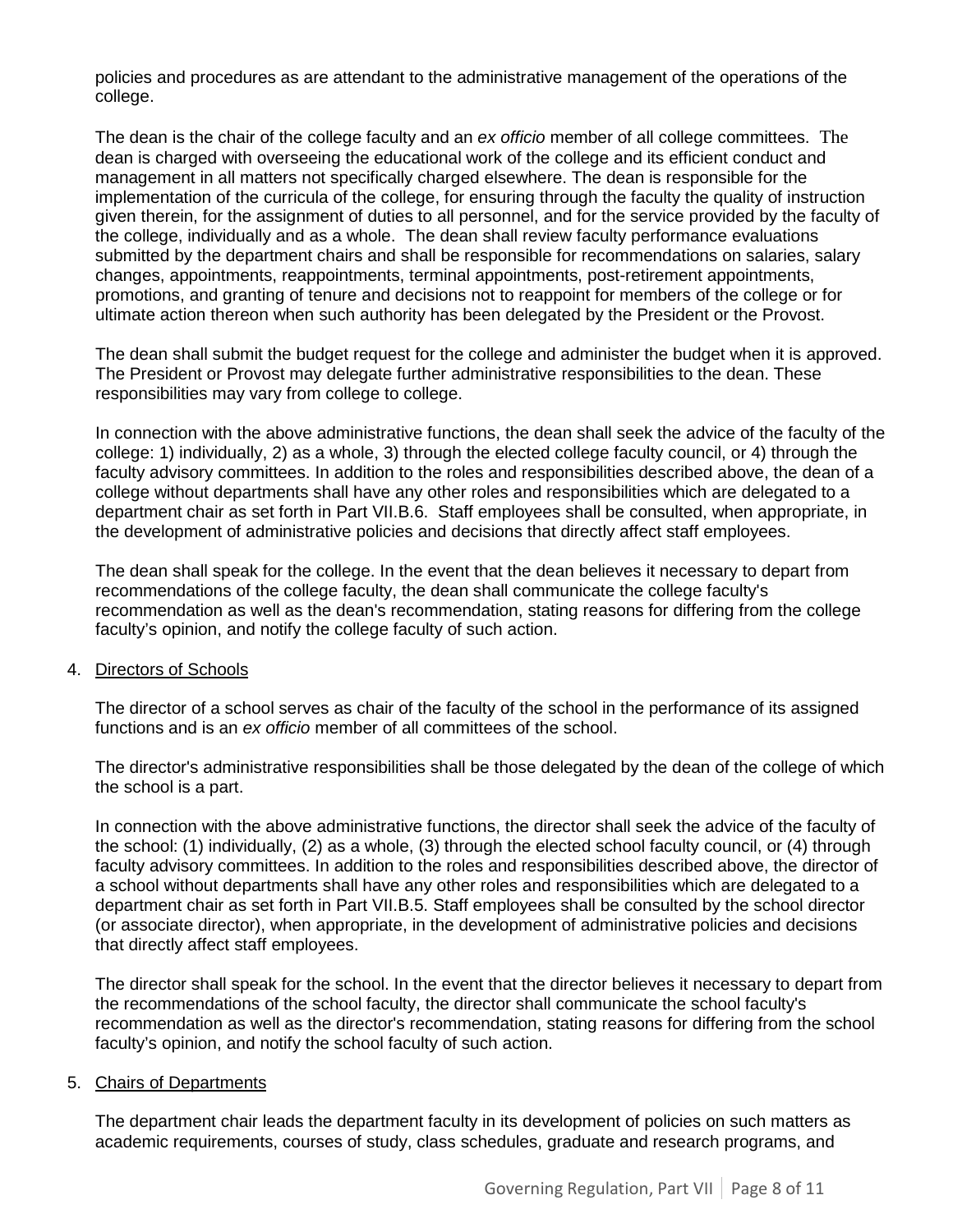service functions. The chair presides at all department meetings, except as the chair may delegate this function, and is an ex officio member of all department committees. The chair has administrative responsibility for implementing the department's policies and programs within the limits established by these *Governing Regulations*, the *Administrative Regulations*, University Senate Rules, Rules of the Graduate Faculty, the rules of the college, and the rules of any school of which it is a part.

The department chair is responsible for recommendations on the appointment of new faculty employees of the department, promotions, reappointments, terminal appointments, post-retirement appointments, the granting of tenure, and decisions not to reappoint.

Procedures used in preparing recommendations shall be those established by the University, the college, and the department faculty. At a minimum, on matters relating to decisions not to reappoint, reappointment, terminal reappointment, or the granting of tenure of persons in any title series, the department chair shall consult with all tenured faculty members of the department. At a minimum, on matters relating to appointment or promotion of any persons in any tenure-eligible title series, the department chair shall consult with all full-time tenured and tenure-eligible faculty members of the department, , with a rank at or above the rank to which the individual being considered would be appointed or promoted. At a minimum, on matters relating to appointment, decisions not to reappoint, reappointment, terminal reappointment, or promotions of persons in any tenure-ineligible series, the department chair shall consult with all full-time tenured and tenure-eligible faculty members of the department (GR VII.A.6(a)). On matters relating to appointment or promotion in the Clinical Title Series, Research Title Series, or Lecturer Series, the department chair shall also consult with all full-time faculty employees in the series of the individual under consideration who are at or above the rank to which the individual would be appointed or promoted. All recommendations on matters listed above, excluding reappointments and post-retirement appointments, shall include the written judgment of each consulted member of the department and of each director of any multidisciplinary research centers or institutes, or graduate centers with which the individual is, or would be, associated, along with the recommendation of the chair.

On matters relating to appointment or promotion in the Clinical Title Series, Research Title Series, or Lecturer Series, the department chair shall also consult with all full-time faculty employees in the series of the individual under consideration who are at or above the rank to which the individual would be appointed or promoted. Faculty employees in the tenure-ineligible series shall not be consulted on matters relating to appointment, reappointment, terminal reappointment, decisions not to reappoint, promotion or the granting of tenure of faculty employees in the tenure-eligible title series, except by invitation of the department faculty as provided below.

A department faculty may establish policies that extend the above minimum consultation requirements in faculty personnel matters to include the specified participation of other full-time faculty employees in any series in the department. Once these policies on extended participation privileges are approved by the department faculty (GR VII.A.6(a)) and reviewed by the department chair, the dean and Provost for consistency with the *Governing Regulations, Administrative Regulations* and rules of the College, and approved, these policies shall be incorporated into the rules document of the department.

The following exceptions may be made: (1) faculty employees on approved leave of absence or with a primary administrative, service, or other assignment outside the department, who are otherwise eligible to participate, may, but are not required to, provide written judgments on all recommendations; (2) faculty employees at the rank of Instructor in any title series participate only upon the granting of participation privileges by the department faculty, and, (3) in a large and diverse department, upon prior recommendation by the department faculty (GR VII.A.6(a)) and approval of the dean and the Provost, consultation with faculty employees may be restricted to those associated with the concerned, previously-defined academic division or program area in the department.

The department chair is responsible for the periodic evaluation of department members by procedures and criteria established by the University, the college, and the department faculty.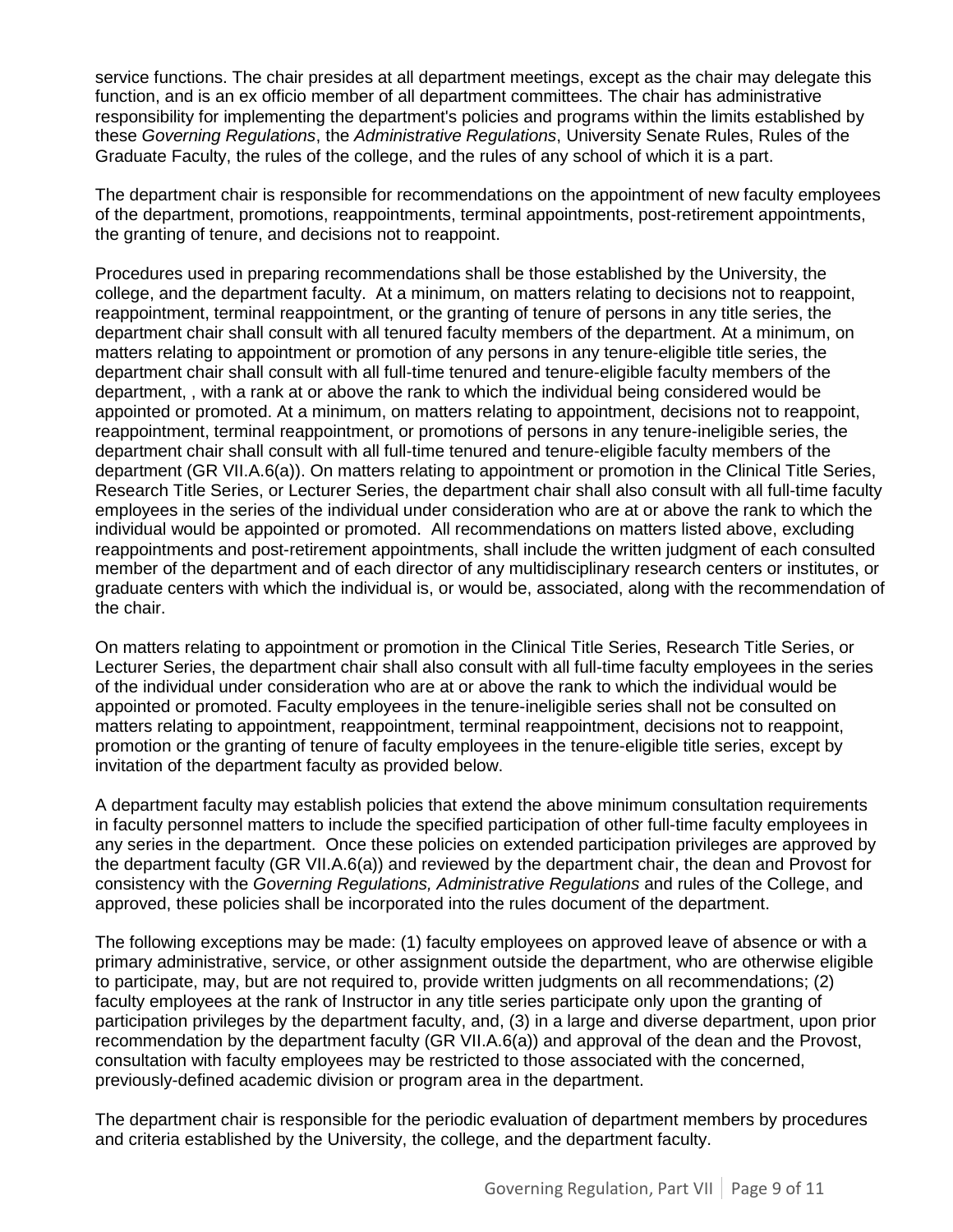The department chair submits the budget request for the department and administers the budget after its approval. The chair also is responsible for making recommendations on salaries, salary changes, and distribution of effort.

In connection with the above major administrative functions, the chair shall seek the advice of members of the department, individually or as a group, or of advisory committees that the chair may appoint. Staff employees shall be consulted, when appropriate, by the chair, in the development of administrative policies and on decisions that directly affect staff employees.

The chair shall speak for the department. In the event that the chair believes it necessary to depart from the opinion of the department faculty, the chair shall communicate the department faculty's opinion as well as the chair's recommendation, stating reasons for differing from the department faculty's opinion, and notify the department faculty of such action.

#### 6. Directors of Multidisciplinary Research Centers and Institutes

The administrative officer of a multidisciplinary research center or institute is a director, who also shall be a faculty member in a department, school, or college. The director of a multidisciplinary research center or institute is charged with the planning, implementation, coordination, and efficient management of the program and activities of the center or institute. The director shall have the same responsibilities as those of a department chair relative to faculty members and staff employees with assigned duties in the center or institute. The director shall provide recommendations and advice to appropriate educational unit administrators concerning space, financial, and other resources, as well as the identification of faculty members for assignment of duties in the center or institute. The director shall submit the core budget request for the center or institute and administer this budget after its approval. In addition, the director may have other responsibilities delegated by the Vice President for Research or other academic administrator to whom the center or institute is administratively responsible. In connection with the above major administrative functions, the director shall seek the advice of the faculty members of the center or institute, individually or as a group, or of advisory committees that may be appointed by the director of the center or institute or by the administrator to whom the center or institute is administratively responsible. The director shall speak for the center or institute and be an *ex officio* member of all of its committees and shall transmit the recommendations of the consulted faculty along with the director's recommendation, if these recommendations are different. Staff employees shall be consulted, when appropriate, by the director, in the development of administrative policies and on decisions that directly affect staff employees.

#### 7. Director/Chair of Interdisciplinary Instructional Programs

The director/chair of an interdisciplinary instructional program shall be a member of one of the academic departments participating in the program.

The director/chair shall be responsible to the dean(s) of the college(s) in which the program is located and advise the dean(s) on personnel and other needs of the program in connection with budget planning. For these administrative purposes, the director/chair shall rely upon the advice of a committee drawn from faculty members participating in the courses composing the curriculum and shall transmit the recommendations of the consulted faculty along with the director/chair's recommendation, if these recommendations are different. Staff employees shall be consulted by the director/chair, when appropriate, in the development of administrative policies and on decisions that directly affect staff employees.

## References and Related Materials

#### GR Part X, Regulations Affecting Employment